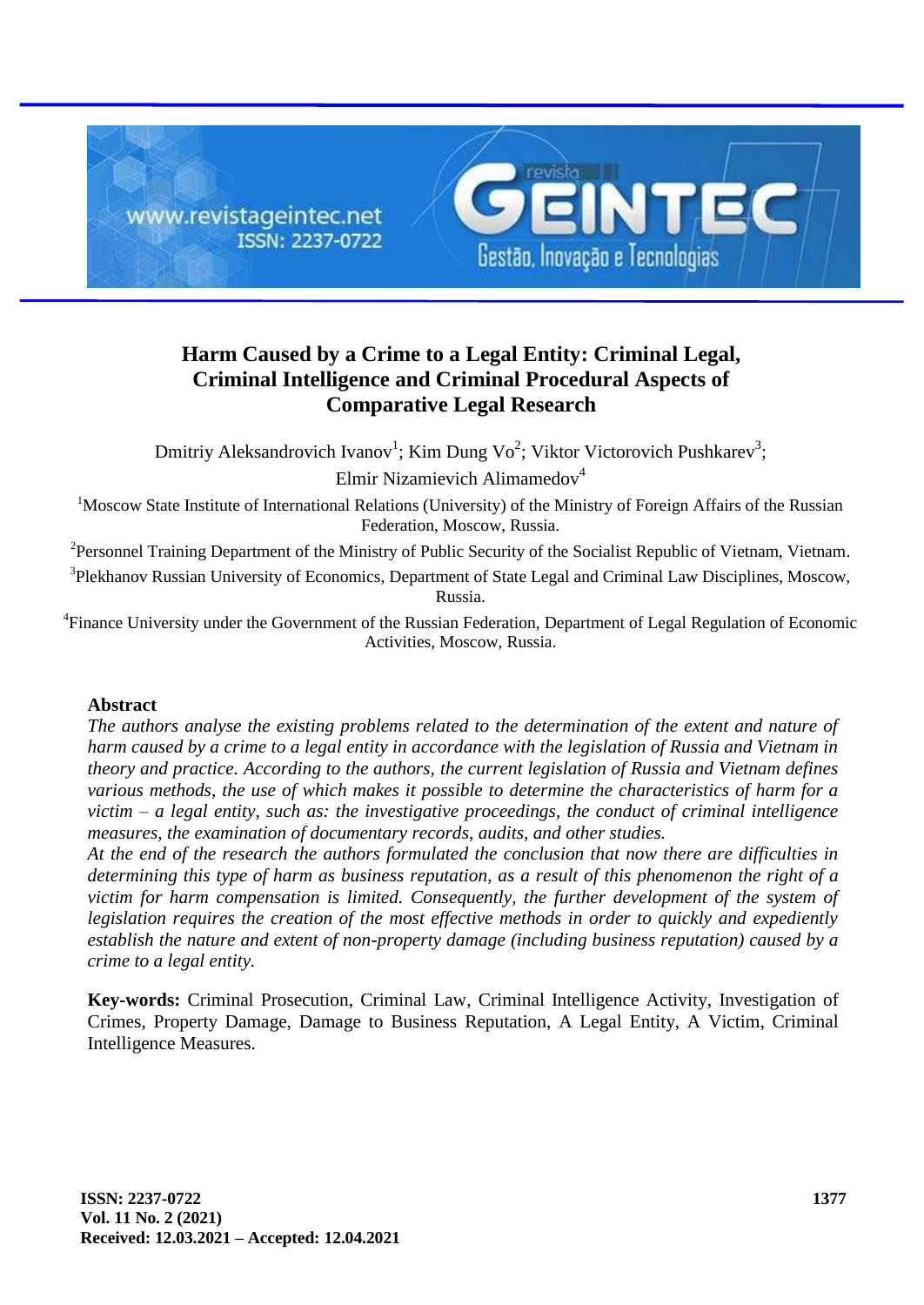#### **1. Introduction**

Harm is one of the backbone categories that is at the centre of the basic concepts and institutions of criminal law. The essence of this socio-legal phenomenon is not always a subject of the detailed analysis and it is perceived as a priori understandable, undeniable statement by scientists [Shkabin G.S., 2016, p. 62]. The relevance of the research topic is determined by the fact that one of the essential interests of a legal entity  $-$  a victim of a crime, is the real and properly ensured compensation for harm caused by the crime, as well as the restoration of violated rights. At the same time, compensation for harm cannot be carried out without certain information about their nature and extent. Therefore, the activity, establishing the characteristics of harm for a victim – a legal entity in criminal proceedings, occupies an important place not only in theory, current legislation, but also in law enforcement practice.

## **2. Materials and Methods**

The methodological basis of the research was the general scientific systemic method of cognition, with the help of it the issues related to the determination of the extent and nature of harm caused to a legal entity by a crime were studied in the criminal process of Vietnam and Russia. The reliability of the research results is ensured through the use of various private scientific methods of cognition. The systematic approach allows us to comprehensively consider the totality of methods, the implementation of which contributes to the establishment of the nature and extent of harm caused to a legal entity. The comparative legal method made it possible to identify the difference between the criminal procedural laws of Russia and Vietnam within the framework of study. The methods of analysis and synthesis were used in the study of practical law enforcement to establish the nature and extent of harm in Russia and Vietnam. The sociological method yielded results of an empirical nature, helped analyse, systematize and generalize them. Thus, the application of these methods made it possible to obtain new knowledge regarding the procedure and methods for establishing the nature and extent of harm to a legal entity as a result of crime commission.

#### **3. Results and Discussion**

The category "harm" is not only mentioned directly in the criminal legislation, but also underlies many criminal legal concepts and definitions used in the theory of criminal law. This indicator of social danger is often applied in domestic legislation in the modern period. Up to date, in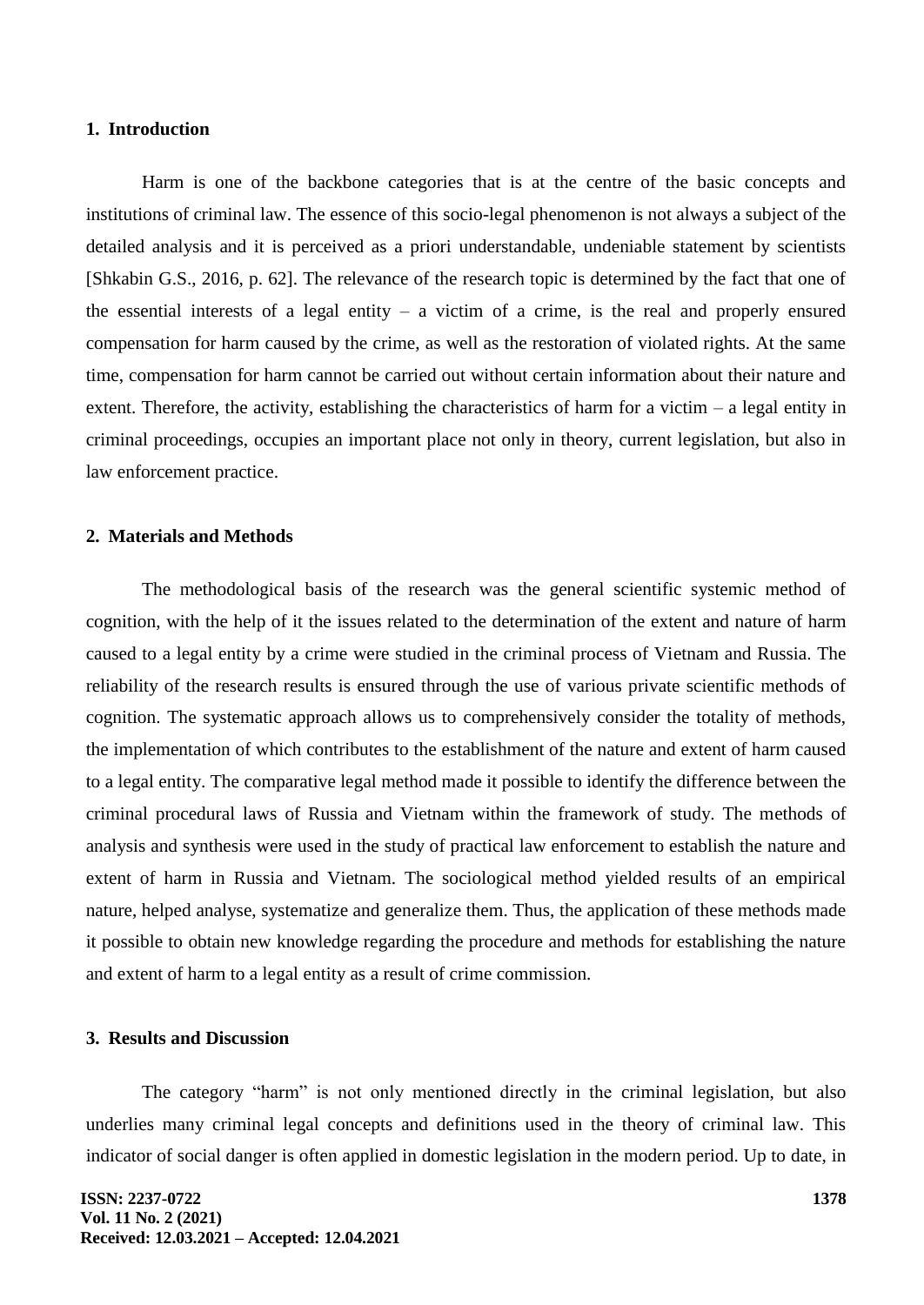the General and Special Parts of the Criminal Code of the Russian Federation, this word is used more than 130 times in 93 articles (39 times in 21 articles of the General Part and 94 times in 72 articles of the Special Part) [Shkabin G.S., 2016, p. 64]. Compensation of harm to victims of criminal acts, according to a number of scientists (Ivanov D.A., Esina A.S., Fadeev P.V., Chasovnikova O.G., Zorina E.A.) is one of the prerequisites for the restoration of rights and the triumph of justice [Ivanov D.A., Esina A.S., Fadeev P.V., Chasovnikova O.G., Zorina E.A., 2020, p. 754].

The institution of harm compensation for victims, as noted by N.V. Tien, is cross-sectoral and it contains various norms of law (criminal, criminal procedural, civil, civil procedural, arbitration, etc.) [Nguyen Van Tien, 2019, p. 25]. Today, in the conditions of market economy, a legal entity also assumes a great risk of becoming a victim of criminal acts during participation in various social relations. The harm caused by a crime to a legal entity may have a property and (or) non-property nature. However, as the analysis shows, compensation to a victim – a legal entity for harm caused as a result of the commission of crimes, is carried out limitedly for a number of different reasons. Such a restriction may cause serious violations of the rights and legitimate interests of a legal entity, which cannot be admitted during the preliminary investigation.

As a rule, for the implementation of the above mentioned aspect, it is necessary, first of all, to establish the presence, extent and nature of harm caused to a legal entity by a crime.

It should be noted that in accordance with the legislation of Russia and Vietnam, the list of circumstances that must be proved also includes the nature and extent of harm caused by a crime. That is, the activities carried out by officials of the bodies conducting criminal intelligence and preliminary investigation, upon establishing the noted circumstance during the detection and investigation of a crime, is mandatory. In this case, harm caused to a legal entity may be a property and (or) non-property character. Depending on the type of caused harm, the activity for determining their extent and nature is carried out with certain features.

First of all, it should be noted that in most cases, when a legal entity is recognized as a victim of a crime, the damage caused to this person has the property nature. Therefore, the problem associated with determining the extent of property damage in such cases acquires special significance not only in theory, but also in law enforcement practice.

At the stage of preliminary investigation, along with the obligation to prove the guilt of the person who committed the crime, officials must also use various methods, with the purpose to establish the property damage caused by the crime. And talking about the methods of establishing the extent of this type of harm, of course, first of all, it is necessary to mention the investigative actions. It is noted that the conduct of criminal intelligence measures and investigative actions not only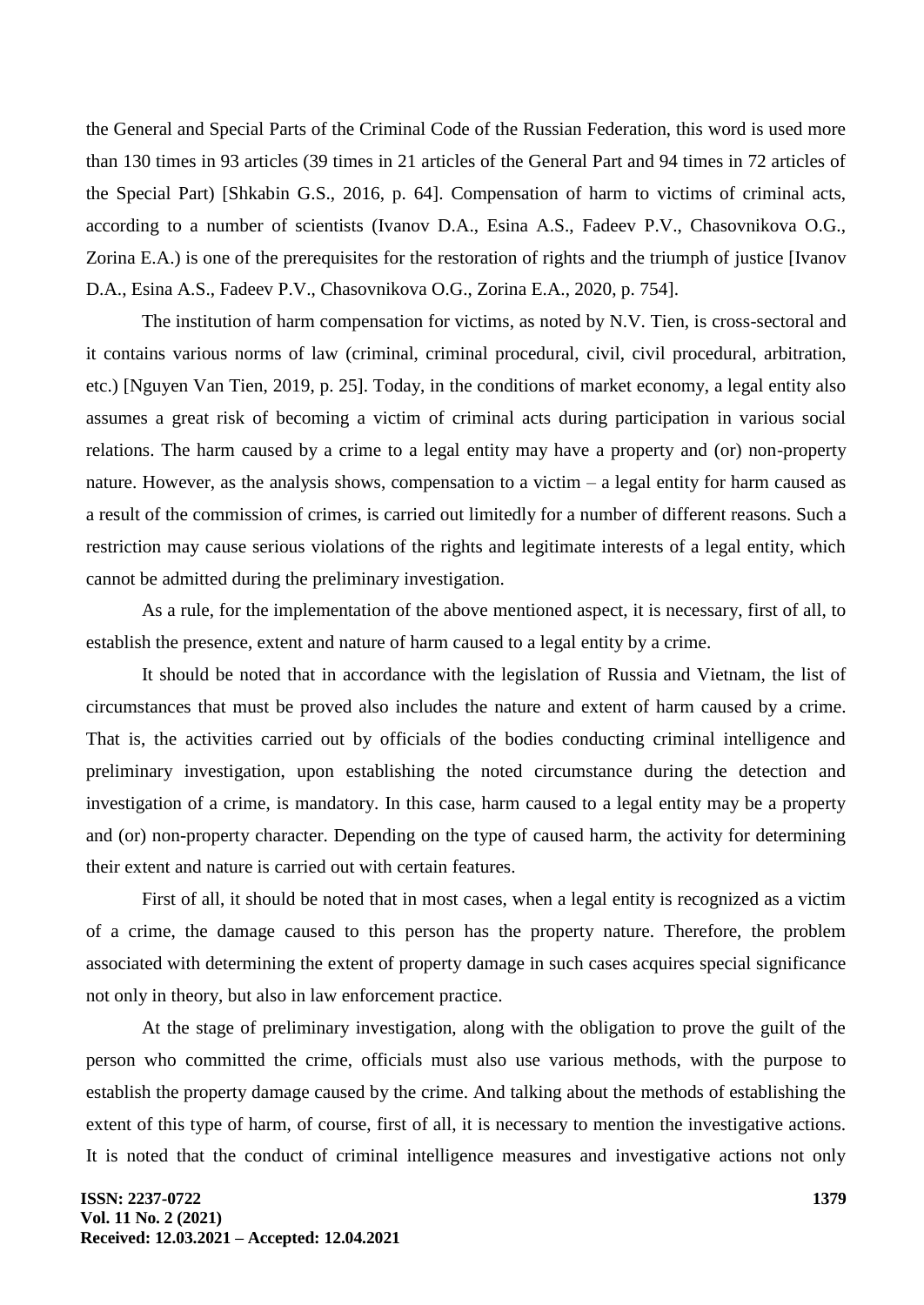provides authorized officials with the opportunity to determine the extent and nature of the caused harm, but also to detect objects of criminal encroachment, which, in the form of restitution, can become a means of compensation for the property damage.

The most common criminal intelligence measures and procedural actions include the following activity: an examination, making inquiries, a study of objects and documents, obtaining computer information, inspection of a crime scene, an interrogation, a search, a seizure, and a forensic examination. It should be emphasized that in the conduct of criminal intelligence measures and investigative actions, along with the collection of evidence in a criminal case, a law-enforcement officer, an investigator, an inquirer must pay special attention to the issue related to determining the extent and nature of the harm caused by a crime.

In Russia, while checking a crime report, the investigator, the inquiry officer has the right to demand the conduct of documentary checks, audits, and other studies, as well as to instruct the inquiry body to carry out criminal intelligence measures, that gives the investigator, the inquiry officer a chance to quickly and effectively determine the extent and nature of the harm caused to the victim – to a legal entity. In addition, according to the provisions of the law, the result of criminal intelligence activities can be used as evidence in a criminal case.

In practice, criminal intelligence measures, as well as other verification methods are often used in the process of investigating crimes, the case is not excluded when a legal entity is recognized as a victim in a criminal case. It should be clarified that the implementation of these measures requires not only the activity and responsibility on the part of the investigator, the inquiry officer, but also the use of efforts in coordinating actions between the investigative divisions and the body of inquiry conducting criminal intelligence operations. In law enforcement practice, the presence of such effective interaction serves as a condition for the proper provision of compensation to a legal entity for harm caused by a crime.

The materials of the investigative practice can be cited as a positive example. Thus, a criminal case was initiated in the Investigative Unit of Criminal Investigation Division of the Internal Affairs of the Directorate for the South-Western Administrative District of the Main Directorate of the Ministry of Internal Affairs of Russia in Moscow under Part 4 of Art. 159 of the Criminal Code of the Russian Federation in relation to a group of persons (citizens of F. and others) who have stolen funds from OAO Bank Navigator. In the course of joint investigative actions and criminal intelligence measures, it was established: stolen funds in the amount of 2.1 billion rubles, and property of the victims in the amount of 3.7 billion rubles were seized in order to secure claims [15].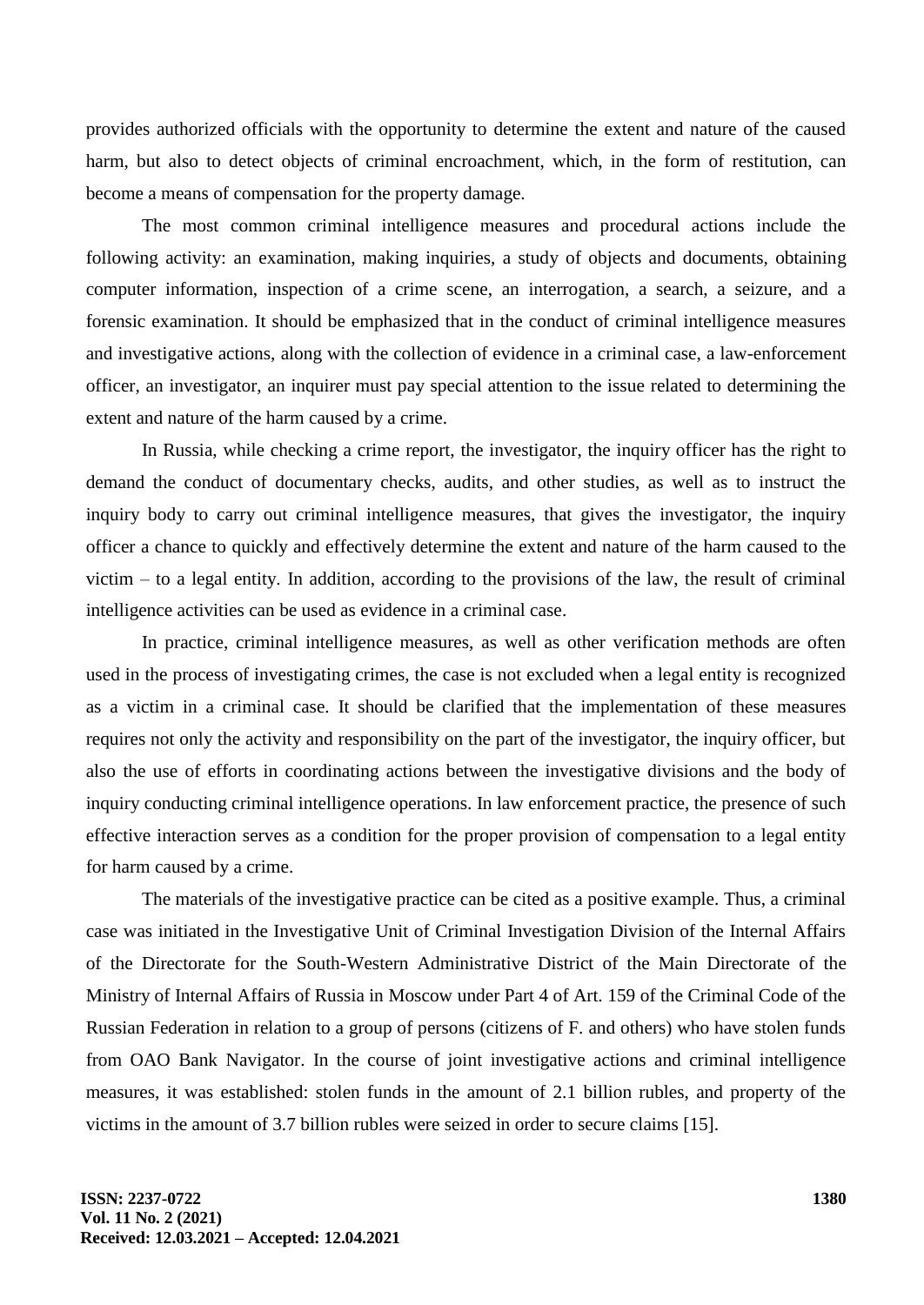However, despite the importance of the above mentioned measures, in Russian investigative practice there are often cases when authorized bodies and officials ignore the timely implementation of the necessary actions aimed at ensuring compensation for property damage caused to a legal entity. It is proved by the materials *of the criminal case initiated by the Investigation Department of Intermunicipal Division of the Ministry of Internal Affairs of Russia "Glazovsky" of the Udmurt Republic under paragraph "b" of Part 4 of Art. 158 of the Criminal Code of the Russian Federation, upon the theft of funds from OOO Sladograd, causing damage in the amount of more than 18.4 million rubles. Since the registration of the crime report in the Crime Notification Logbook No. 4292 dated June 19, 2019 the pre-investigation check was carried out by the employees of the Department of Economic Security and Anti-Corruption Enforcement of the republic and the Unit of Economic Security and Anti-Corruption Enforcement the of the Ministry of Internal Affairs of Russia "Glazovsky", the materials were received by the Investigative Unit only on November 08, 2019, that is, after 5 months. During the specified period, the body of inquiry did not take any measures aimed at reimbursing the caused material damage, including by researching the financial and economic activities of legal entities and individuals. As a result, with the help of measures taken during the investigation, the caused damage was compensated for only in the amount of 3.7 million rubles, by arresting the defendant's car [15].*

In Vietnam, activities related to harm compensation are carried out simultaneously with criminal proceedings. At the same time, the primary task of the investigative body is to establish the extent and nature of harm caused by a crime.

It should be noted that, in contrast to the legislation of Russia, Vietnam has not yet adopted a law "On Criminal Intelligence Activities." As a rule, the implementation of this activity is determined by other bylaws. At the same time, the legislation of the Socialist Republic of Vietnam also does not provide for the possibility of using the results of criminal intelligence measures as evidence. However, despite such a limitation, information about the extent and nature of harm caused by a crime to a victim (including a legal entity), obtained in the course of these activities, is essential both for the investigation process in general and for harm compensation in particular. Vietnamese investigators also support this statement.

In addition, the extent and nature of property damage caused by a crime can also be established during other procedural actions and research. With regard to a legal entity as a victim of a crime, these checks and investigations are often appointed by Vietnamese investigators because, firstly, their implementation is carried out quickly, efficiently and effective, and secondly, their use does not always require the participation of an official conducting a preliminary investigation into a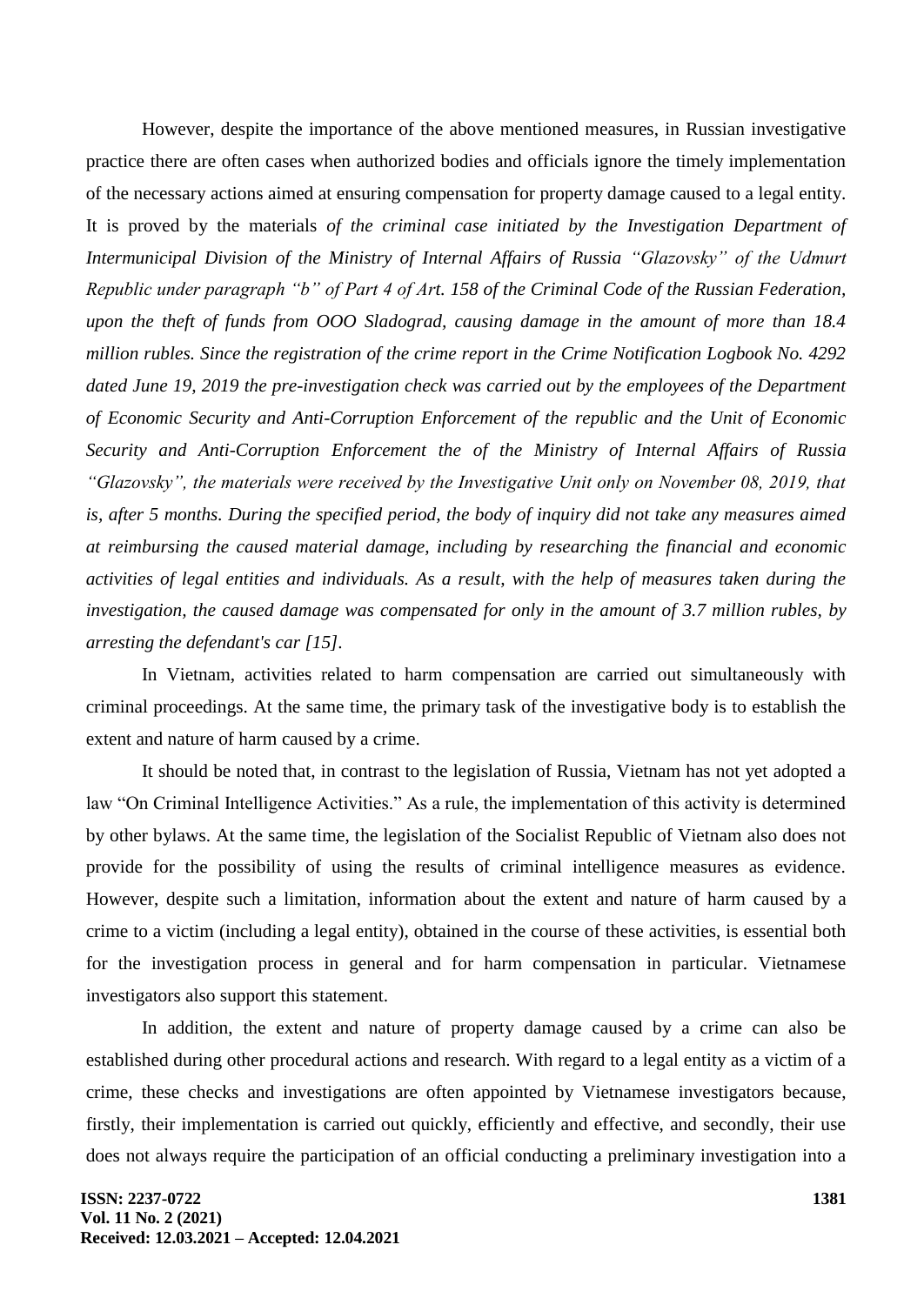criminal case, that it helps save valuable time. A positive example of establishing the extent of property damage caused to a legal entity by a crime is the investigation by the Investigative Police Authority of Khan-Hoa Province of the criminal case no. 14/2018 /HS on the fact of embezzlement of funds belonging to Toancau LLC. In the course of the investigation, a documentary check was carried out in a timely manner, the result of this audit made it possible to establish that the property damage caused to this victim amounted to 600,000.000 Vietnamese dongs [10].

It should also be noted that, in addition to property damage, a legal entity may suffer nonproperty damage (including harm to business reputation). Today, along with property, non-property benefits are also one of the necessary conditions for the successful, sustainable functioning and development of a legal entity. In this regard, we cannot but agree with the statement of M.N. Kuznetsov that the protection of such non-property benefits in the modern conditions of market economy shows not only the importance of these goods for an owner (in our case, a legal entity), but also the degree of development, legality and justice in society [9, p. 216-219]. Both Russian and Vietnamese legal scholars, studying the problems associated with compensation for harm caused by a crime, support the opinion that a legal entity that has suffered a crime has the right to compensation for harm caused to its non-property benefits [Ivanov D.A., Fadeev P.V., Alimamedov E.N., Dung V.K. 2020, p. 47; Khatuaeva V.V., 2000, p. 12; Phạm Mạnh Hùng, 2015, p. 296-298; Vũ Thị Hồng Yến, 2017, p. 127].

However, because of the peculiarities of this category of harm, the establishment of its extent causes certain difficulties in practice. And in the theory of criminal law, the opinions of scientists on this issue are also polarized. Considering business reputation as a kind of nonmaterial (non-property) benefit of a legal entity, M.E. Zhaglina emphasizes that this circumstance does not prevent either the monetary assessment of business reputation or the possibility of its transfer [Zhaglina M.E., 2010, p. 46-51].

We should agree with the position of E.V. Gavrilov and Ya.M. Ploshkina, who note that "despite the lack of an unambiguous understanding of the studied category of harm in legal science it can be divided into three approaches to understanding the reputational damage of a legal entity" [Gavrilov E.V., Ploshkina Ya. M., 2017, p. 88]. Supporters of the first approach hold the opinion that damage to the business reputation of a legal entity can be fully compensated for by reparation of losses, since this harm is a kind of property damage [Sklovsky K.I., 2017, p. 125; Olifirenko S. P., 2009, p. 13]. The second approach is based on the assertion that the reputational damage of a legal entity has a dual legal specificity, that is, it can be both a property and non-property nature [Abdrakhmanov M. Kh., 2008, p. 204; Gorodov O. A., 2011, p. 665; Parygina N. N., 2013, p. 104].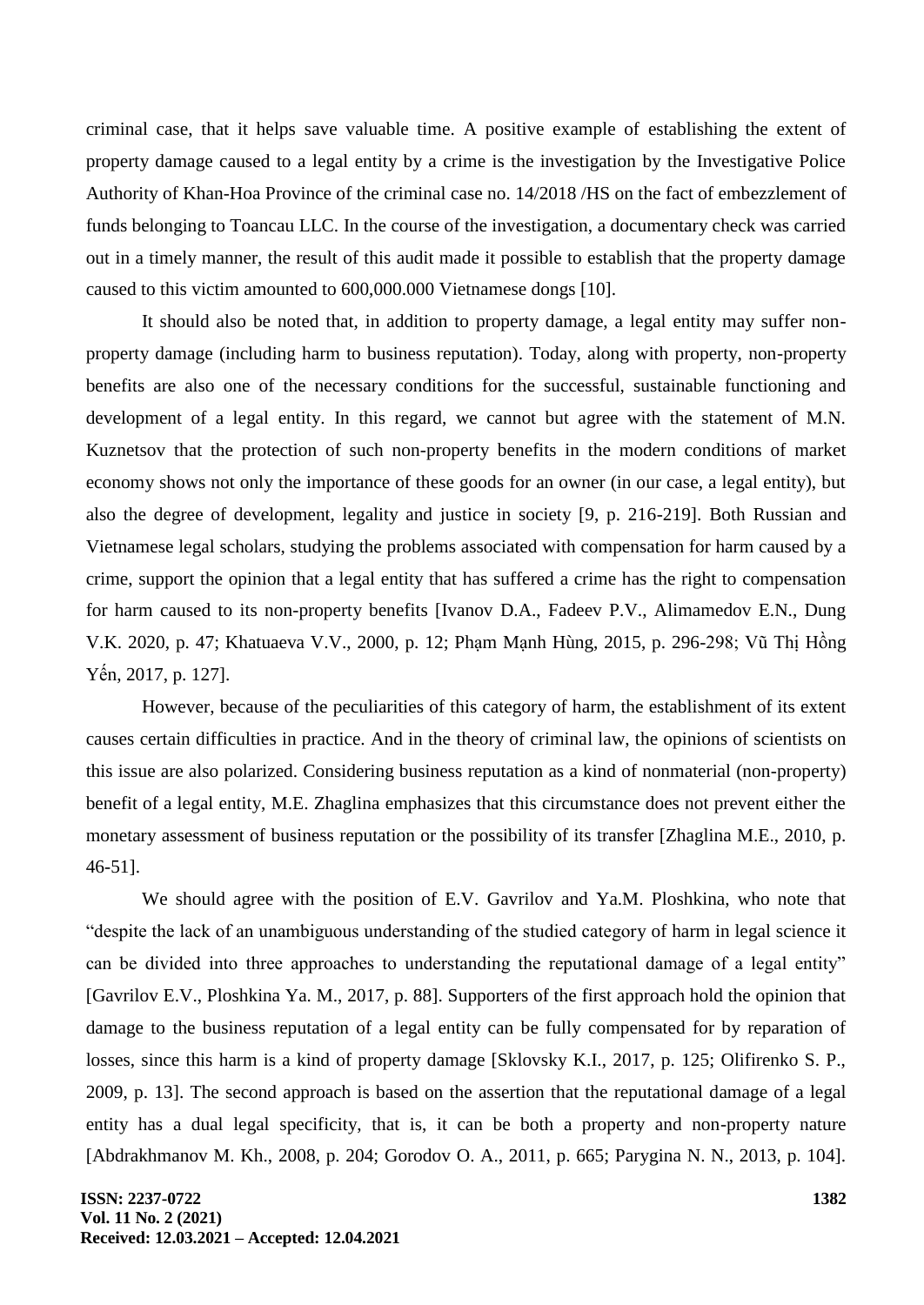The third approach, which is the closest to us, is that damage to the business reputation caused by a crime to a legal entity is harm to the non-property benefits of this person. It should be emphasized that firstly a crime causes harm to the non-property benefits of a legal entity (including damage to business reputation), and then, on the basis of such harm, the property loss can be caused for this legal entity. However, in our opinion, like property damage, this type of harm should also be subject to compensation.

In order to ensure the right of a legal entity (a victim of a crime) for non-property damage compensation, at the stage of preliminary investigation the activities of officials should be maximally aimed at establishing all the circumstances associated with the presence of this type of harm, the causal relationship between the crime and the consequence, and also with the amount of losses caused to the legal entity [Tolstova A. E., 2018, p. 54].

We would also like to note that difficulties in establishing the extent of non-property damage caused to a legal entity by a crime directly have an adverse effect on compensation to the victim of this type of harm. The most famous way to ensure compensation for non-property damage is to file of a claim. However, this method is rarely carried out in practice. In Russia, the result of a study by a number of specialist scholars on this issue shows that a legal entity – a victim of a crime – has not filed a claim for damage compensation to its business reputation at all [P.G. Sychev, 2008, p. 25; Balovneva V. I., 2018, p. 208].

A similar situation also exists in Vietnam. In the course of our study of the materials of criminal cases investigated in Vietnam, where legal entities were recognized as victims, not a single fact of filing of a claim with the requirement to compensate for the reputational damage caused by a crime was found. This result shows that the right of a legal entity that has suffered from a crime to compensation for non-property damage is not adequately ensured. In the further development of Vietnamese legislation, it is necessary to create the most optimal mechanism, the implementation of which makes it possible to determine the extent and nature of non-material harm caused to a legal entity. The presence of the mentioned mechanism makes it possible not only to ensure the rights of a victim (an individual and a legal entity), but also to restore social justice and legality in society.

## **4. Conclusions**

On the basis of the study, the authors drew the conclusion that the right to compensation for criminally inflicted harm is one of the most important rights of legal entities who have suffered from a crime. To ensure the right of legal entities, victims of crimes, for harm compensation, first of all, it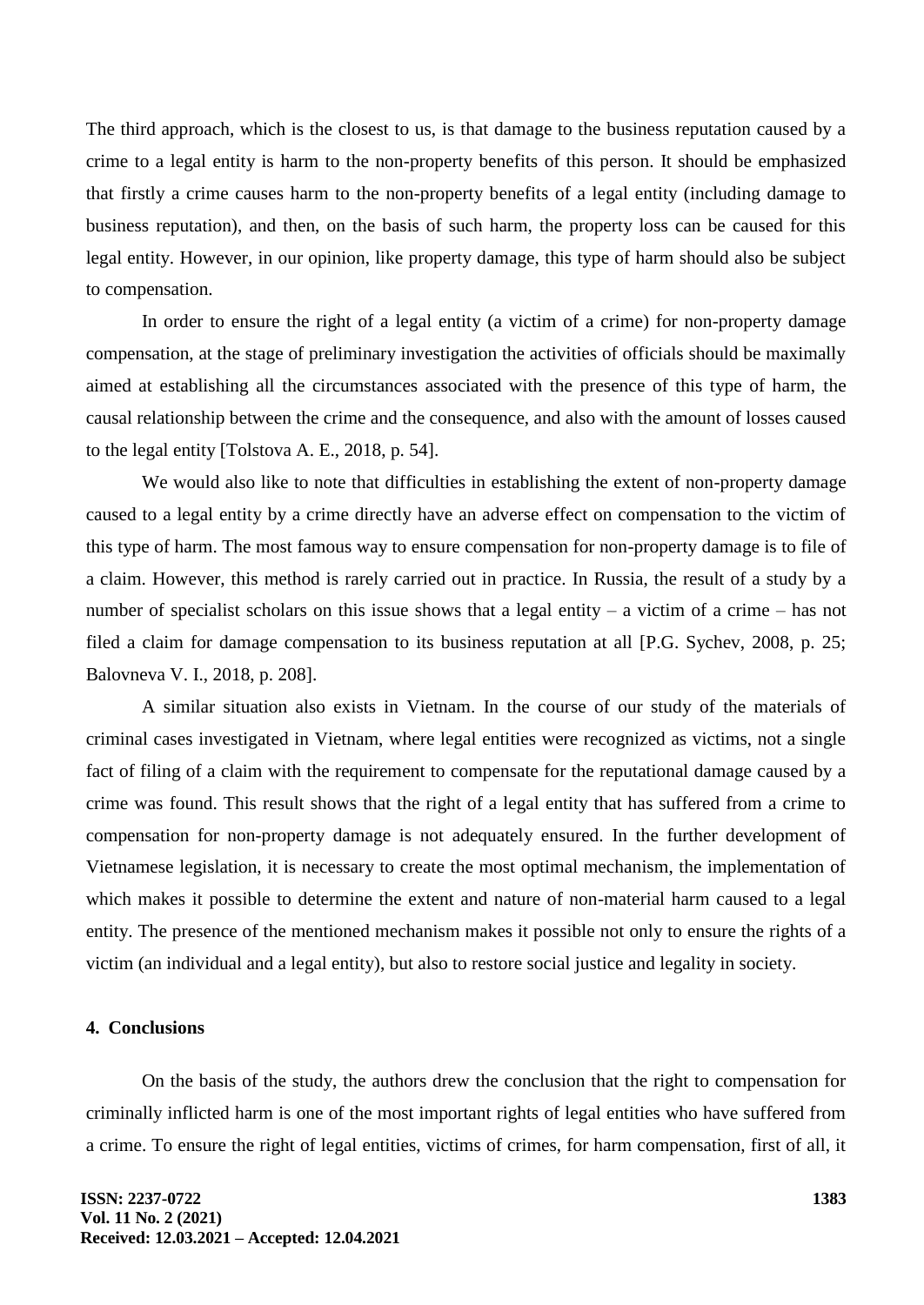is necessary to establish the presence, nature, extent and other information regarding the harm caused by the crime. It is noted that the harm caused to a legal entity by a crime can be property and (or) non-property character. At the same time, depending on the nature of the harm, the activity establishing its extent and nature is carried out with certain characteristics. In particular, the mechanism for establishing the extent of non-property damage inflicted on a victim  $-$  a legal entity – needs further improvement. At the same time, officials, within the framework of the procedural competence established by law, should pay utmost attention to determining the extent and nature of harm caused to a legal entity in pre-trial proceedings in criminal cases through the conduct of criminal intelligence measures and investigative actions, as well as competently apply the norms of criminal intelligence legislation, criminal and criminal procedure law.

### **References**

Kh, A.M. (2008). Damage to property and business reputation as a basis for recognizing a legal entity as a victim in a criminal case. *Omsk University Bulletin. Series. Right, 1*(14), 204-211.

Balovneva, V.I. (2018). *Ensuring the protection of property and non-property rights of a victim – a legal entity in criminal proceedings.* D. Ph. Thesis. Orenburg, 220.

Erdelevsky, A. (2017). On moral and "reputational" harm in the light of changes in the Civil Code of the Russian Federation. *Economy and Law, 2,* 92-101.

Gavrilov, E.V., & Ya, M.P. (2017). Smoothing down the harm to the business reputation of a legal entity during the reconciliation of the parties in criminal proceedings. *Omsk University Bulletin. Series. Right, 4*(53), 88-93.

Gorodov, O.A. (2011). *Industrial Property Law.* Moscow, Status, 942.

Ivanov, D.A., Esina, A.S., Fadeev, P.V., Chasovnikova, O.G., & Zorina, E.A. (2020). Crime victim compensation. *Journal of Law and Regulation, 9*(4), 753-759.

Ivanov, D.A., Fadeev, P.V., Alimamedov, E.N., & Dung, V.K. (2020). Provision of the rights and legitimate interests of legal entities that have been victims of crimes*. Journal of practical tourism studies, 5,* 47-51.

Khatuaeva, V.V. (2000). *Problems of compensation for moral harm in the criminal process of Russia.* Extended Abstract of D. Ph. Thesis. Volgograd, 25.

Kuznetsov, N.M. (2007). Legal relations for the protection of honour, dignity and business reputation. Bulletin of the Peoples' Friendship University of Russia. *Series: legal sciences, 5,* 216-219.

*Materials of the criminal case* No. 14/2018 / HS. 2018. Khanh Hoa Provincial Police Investigative Authority Archive, Vietnam.

Tien, N.V. (20190. *Compensation for Damage in Vietnamese Criminal Proceedings.* Moscow, Jurlitinform, 184.